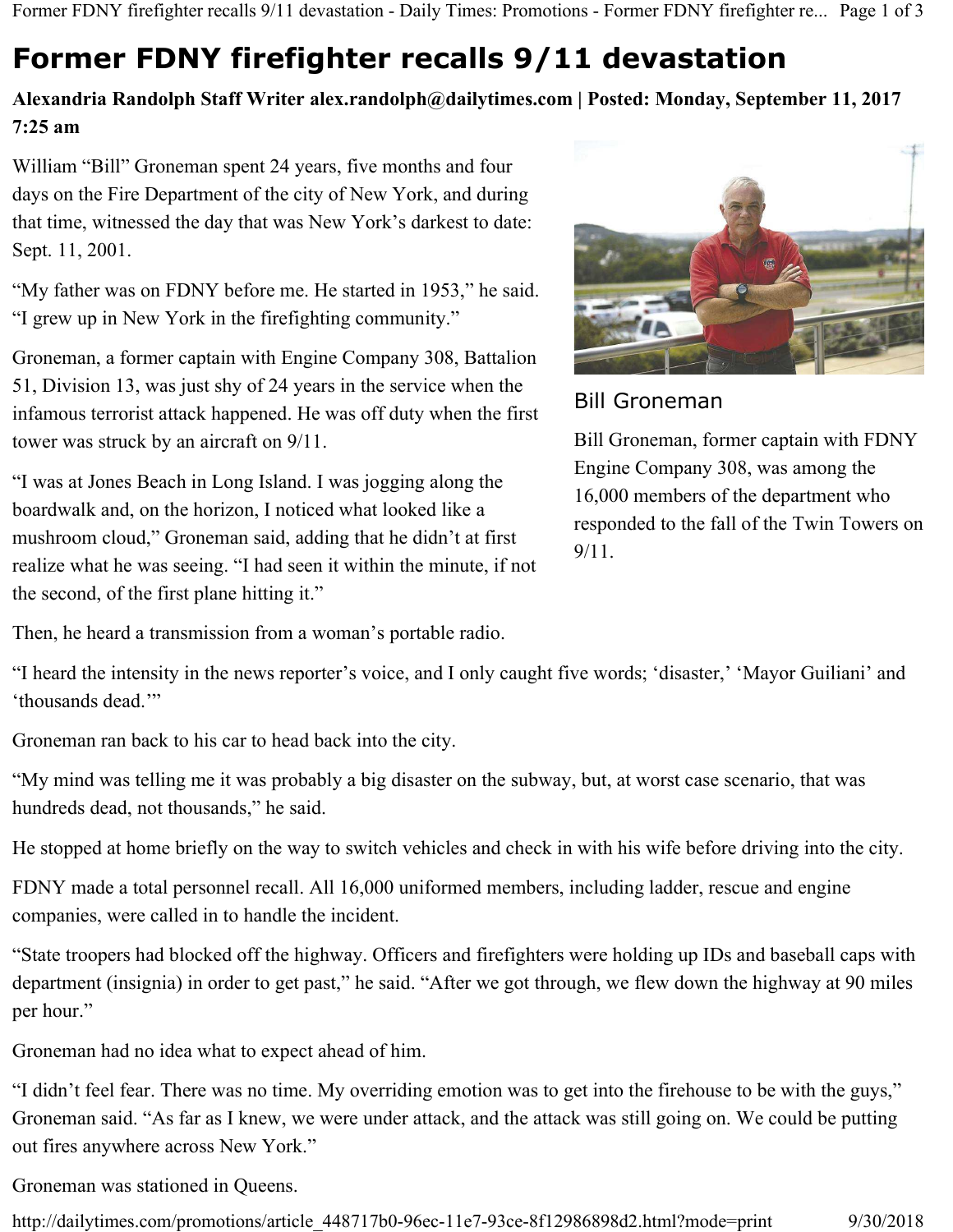"I saw the guys gathered around the house watch desk. By that time, both towers had collapsed," he said. "I thought, 'This is Pearl Harbor. This is just like Pearl Harbor.'" Former FDNY firefighter recalls 9/11 devastation - Daily Times: Promotions - Former FDNY firefighter re... Page 2 of 3

### **INTO DISASTER**

The firefighters recalled to duty gathered in a staging area at Cunningham Park before being bused onto Manhattan Island. Then, wearing their fire gear and with what tools they could carry, they walked a quarter of a mile to the north side of the World Trade Center.

His group never made it as far as the World Trade Center.

"All of a sudden, out of the dust and smoke, came this crowd of officers and firefighters yelling, 'Run! Run!' They thought building seven was about to collapse," he said.

The group went to a command post on Broadway, where they spent the next several hours waiting to be assigned a task. Just before midnight, Groneman and the six others from his company were assigned to relieve a Brooklyn engine company.

Near the World Trade Center site, the dust and smoke was so thick, it was difficult to see anything, Groneman said, including his brother, who worked as a court clerk on Broadway and was most likely within 100 feet of him the entire day.

Three out of seven of the buildings of the World Trade Center had collapsed, including the subterranean train and subway stations and shopping center.

Not long after the assignment, Groneman heard a call for fire extinguishers at the pit, which was the fallout area on the WTC campus.

"A civilian led us to a fire extinguisher at McDonald's and took it from there," he said.

As the company neared the pit, "you had to watch every step you took. It was all just rubble and steel beams," he said.

In the pit underneath the rubble, two Port Authority police officers were trapped.

"We were 100 yards from where it was. We formed a sort of bucket brigade to get supplies down there," Groneman said. "After midnight, we finally got the guys out. We passed them up and out of the pit on stretchers. I believe they were the last two people taken out of the rubble alive."

It was some time before he truly took in the magnitude of the wreckage, Groneman said.

"I didn't get perspective until at night, when I went up onto the rubble. You're just in it — you experience it in your own area."

Those who couldn't be saved weren't the priority after the fall of the towers.

"I didn't dwell much on it too much. It was more like wondering," he said. "By the next day, there was a whole list of firefighters missing. These were guys I had worked with all my years in the department."

Whenever a New York firefighter was found and confirmed dead, dispatchers would tap out Alarm 5 on the radio and announce the name.

http://dailytimes.com/promotions/article\_448717b0-96ec-11e7-93ce-8f12986898d2.html?mode=print 9/30/2018